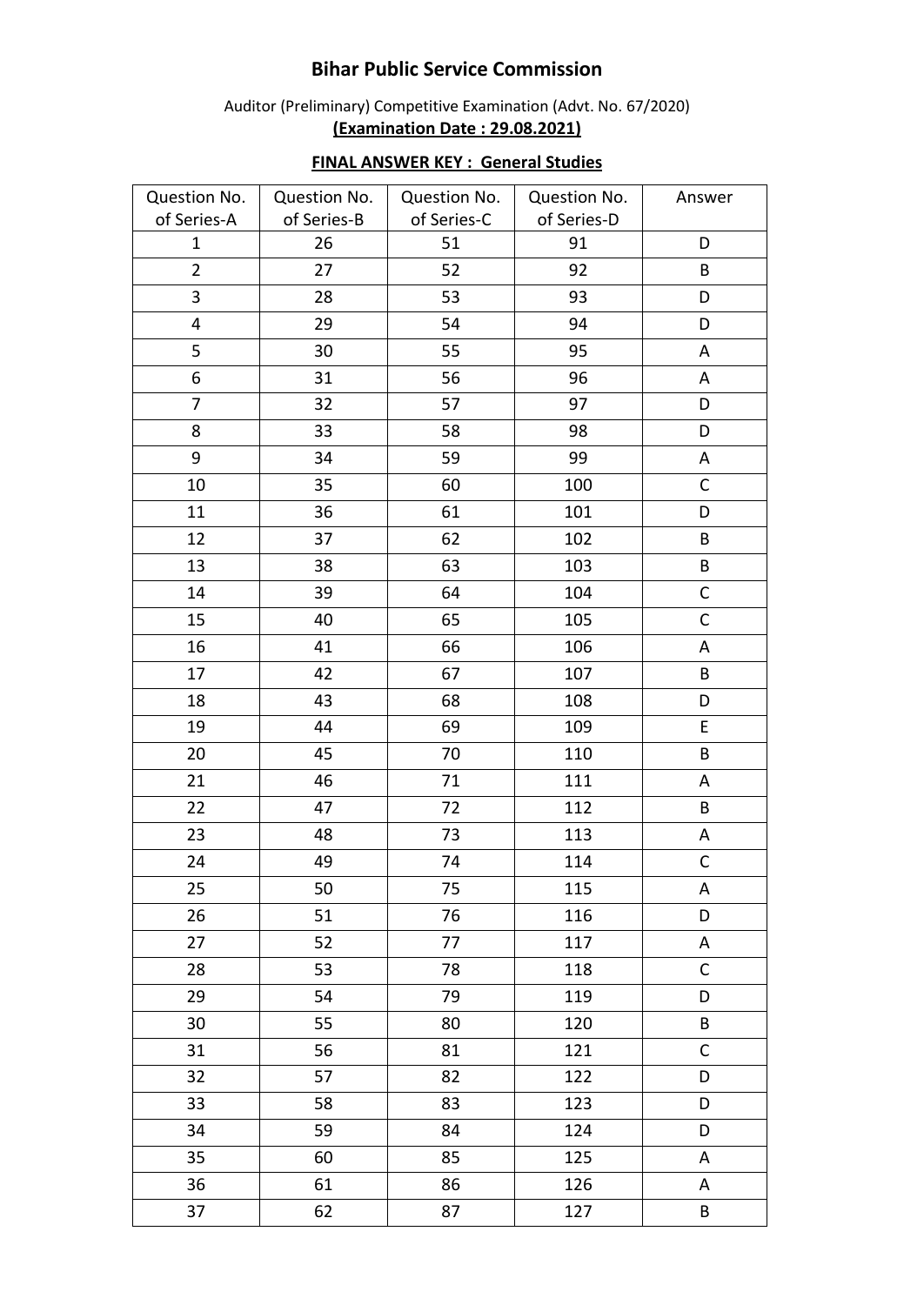| Question No. | Question No. | Question No. | Question No.   | Answer       |
|--------------|--------------|--------------|----------------|--------------|
| of Series-A  | of Series-B  | of Series-C  | of Series-D    |              |
| 38           | 63           | 88           | 128            | $\mathsf C$  |
| 39           | 64           | 89           | 129            | B            |
| 40           | 65           | 90           | 130            | B            |
| 41           | 66           | 91           | 131            | $\mathsf C$  |
| 42           | 67           | 92           | 132            | A            |
| 43           | 68           | 93           | 133            | D            |
| 44           | 69           | 94           | 134            | A            |
| 45           | 70           | 95           | 135            | $\sf{B}$     |
| 46           | 71           | 96           | 136            | D            |
| 47           | 72           | 97           | 137            | Α            |
| 48           | 73           | 98           | 138            | D            |
| 49           | 74           | 99           | 139            | A            |
| 50           | 75           | 100          | 140            | B            |
| 51           | 76           | 101          | 141            | A            |
| 52           | 77           | 102          | 142            | $\sf{B}$     |
| 53           | 78           | 103          | 143            | D            |
| 54           | 79           | 104          | 144            | $\mathsf C$  |
| 55           | 80           | 105          | 145            | B            |
| 56           | 81           | 106          | 146            | D            |
| 57           | 82           | 107          | 147            | B            |
| 58           | 83           | 108          | 148            | $\mathsf{C}$ |
| 59           | 84           | 109          | 149            | D            |
| 60           | 85           | 110          | 150            | B            |
| 61           | 86           | 111          | $\mathbf{1}$   | $\mathsf C$  |
| 62           | 87           | 112          | $\overline{2}$ | D            |
| 63           | 88           | 113          | 3              | B            |
| 64           | 89           | 114          | 4              | B            |
| 65           | 90           | 115          | 5              | A            |
| 66           | 91           | 116          | 6              | B            |
| 67           | 92           | 117          | $\overline{7}$ | $\mathsf{C}$ |
| 68           | 93           | 118          | 8              | A            |
| 69           | 94           | 119          | 9              | B            |
| 70           | 95           | 120          | 10             | B            |
| 71           | 96           | 121          | 11             | D            |
| 72           | 97           | 122          | 12             | A            |
| 73           | 98           | 123          | 13             | $\sf{B}$     |
| 74           | 99           | 124          | 14             | D            |
| 75           | 100          | 125          | 15             | D            |
| 76           | 101          | 126          | 16             | A            |
| 77           | 102          | 127          | 17             | B            |
| 78           | 103          | 128          | 18             | B            |
| 79           | 104          | 129          | 19             | D            |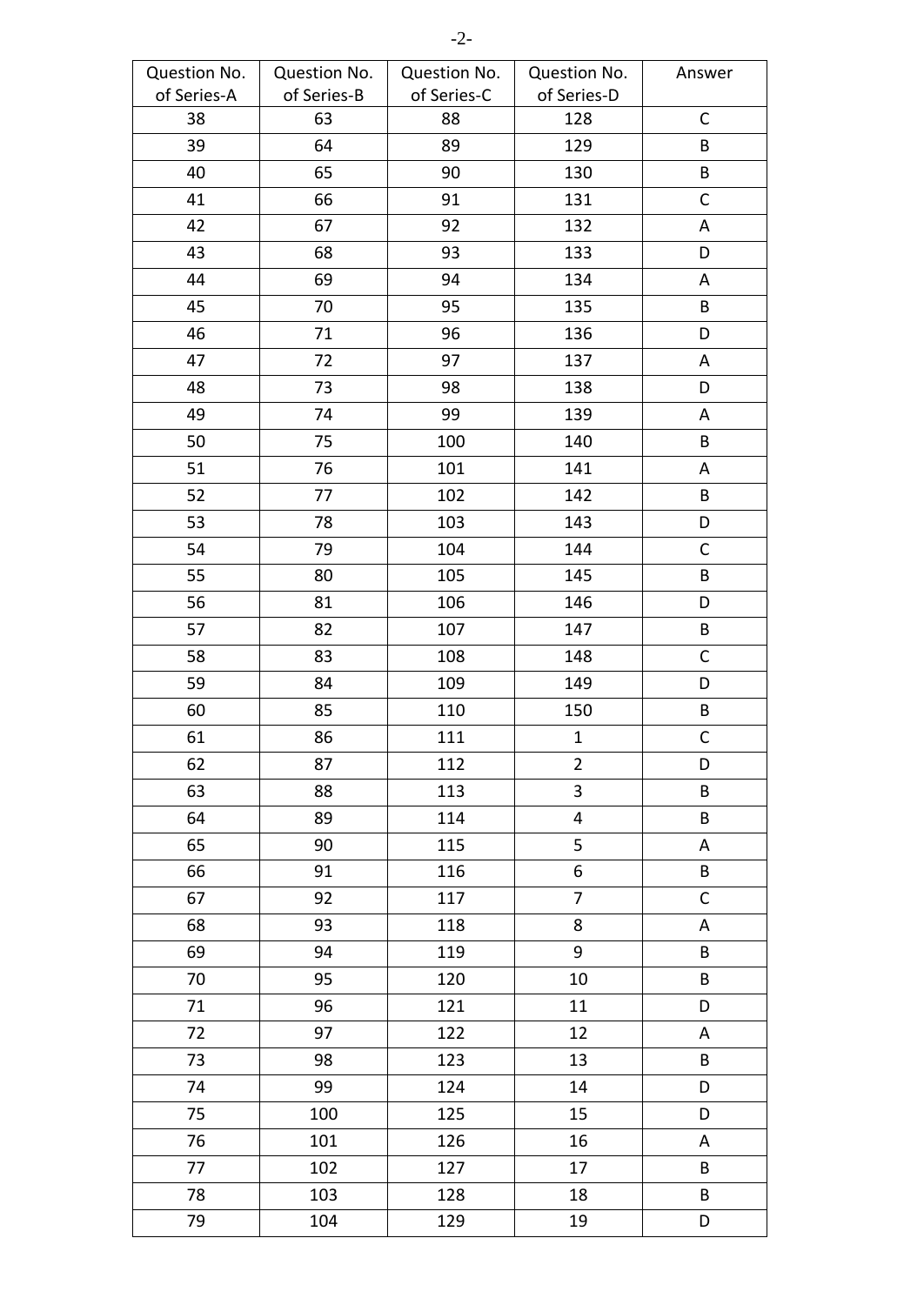| Question No. | Question No. | Question No.   | Question No. | Answer       |
|--------------|--------------|----------------|--------------|--------------|
| of Series-A  | of Series-B  | of Series-C    | of Series-D  |              |
| 80           | 105          | 130            | 20           | $\mathsf C$  |
| 81           | 106          | 131            | 21           | Α            |
| 82           | 107          | 132            | 22           | $\mathsf{C}$ |
| 83           | 108          | 133            | 23           | B            |
| 84           | 109          | 134            | 24           | E            |
| 85           | 110          | 135            | 25           | B            |
| 86           | 111          | 136            | 26           | $\mathsf C$  |
| 87           | 112          | 137            | 27           | $\mathsf C$  |
| 88           | 113          | 138            | 28           | B            |
| 89           | 114          | 139            | 29           | $\mathsf{C}$ |
| 90           | 115          | 140            | 30           | D            |
| 91           | 116          | 141            | 31           | $\mathsf C$  |
| 92           | 117          | 142            | 32           | $\sf{B}$     |
| 93           | 118          | 143            | 33           | $\mathsf C$  |
| 94           | 119          | 144            | 34           | A            |
| 95           | 120          | 145            | 35           | C            |
| 96           | 121          | 146            | 36           | $\sf{B}$     |
| 97           | 122          | 147            | 37           | D            |
| 98           | 123          | 148            | 38           | D            |
| 99           | 124          | 149            | 39           | $\mathsf C$  |
| 100          | 125          | 150            | 40           | Α            |
| 101          | 126          | $\mathbf{1}$   | 41           | B            |
| 102          | 127          | $\overline{2}$ | 42           | $\mathsf C$  |
| 103          | 128          | 3              | 43           | D            |
| 104          | 129          | 4              | 44           | $\mathsf C$  |
| 105          | 130          | 5              | 45           | $\mathsf E$  |
| 106          | 131          | 6              | 46           | $\mathsf{C}$ |
| 107          | 132          | $\overline{7}$ | 47           | D            |
| 108          | 133          | 8              | 48           | A            |
| 109          | 134          | 9              | 49           | D            |
| 110          | 135          | 10             | 50           | B            |
| 111          | 136          | 11             | 51           | B            |
| 112          | 137          | 12             | 52           | $\mathsf{C}$ |
| 113          | 138          | 13             | 53           | E            |
| 114          | 139          | 14             | 54           | D            |
| 115          | 140          | 15             | 55           | D            |
| 116          | 141          | 16             | 56           | A            |
| 117          | 142          | 17             | 57           | $\mathsf C$  |
| 118          | 143          | 18             | 58           | $\mathsf C$  |
| 119          | 144          | 19             | 59           | A            |
| 120          | 145          | 20             | 60           | B            |
| 121          | 146          | 21             | 61           | E            |